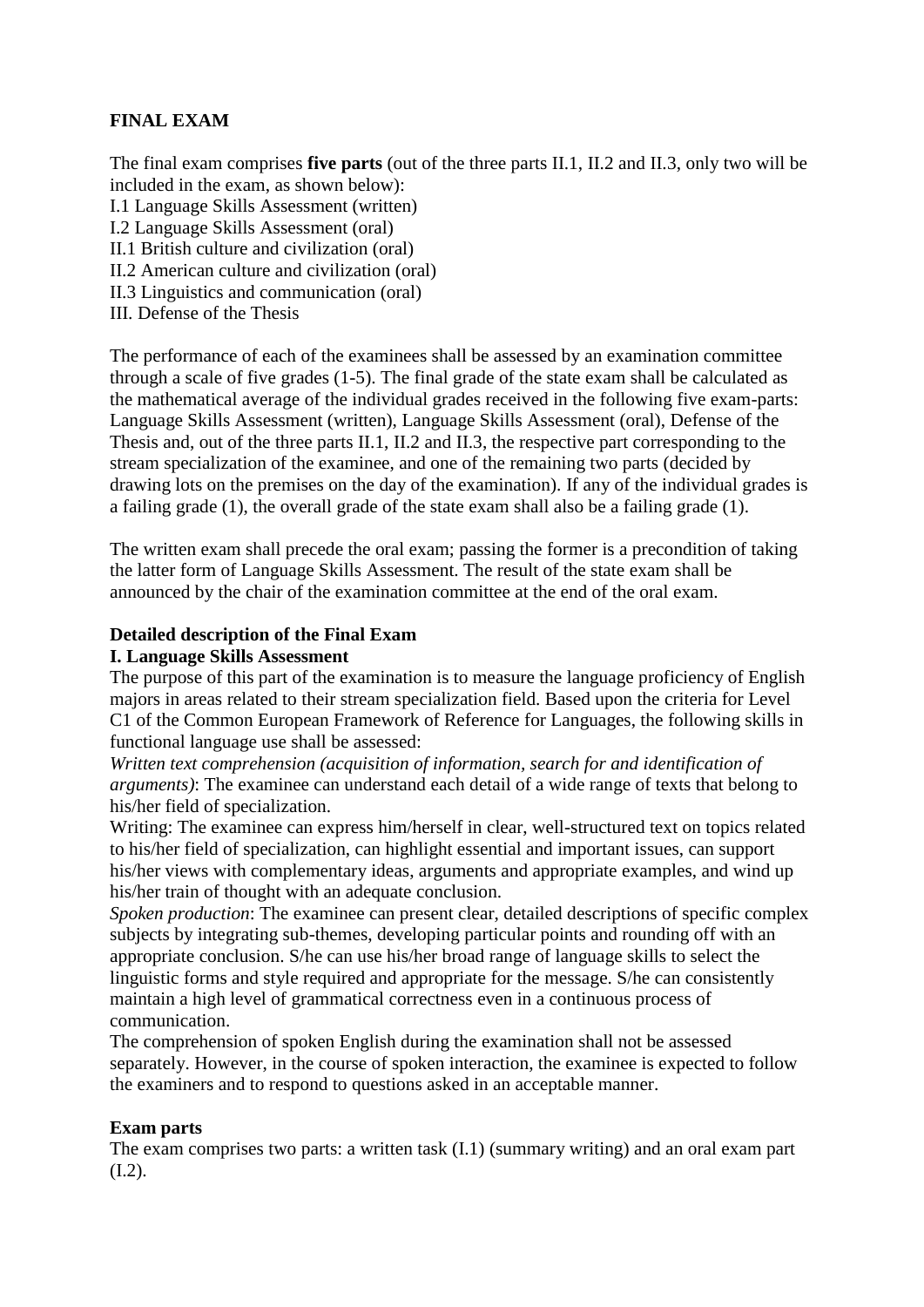*I.1 For the written task of summary writing*, the examinee shall receive a text related to his/her chosen stream and track within the BA program. Stream: North American Studies Stream: English Studies Tracks: British Literature and Culture; Linguistics and Communication

The examinee is expected to produce a summary of 250-300 words of an original text of 600- 800 words. Assessment shall be implemented through an analytical scale including the following aspects: ideas / communication quality, structure / text cohesion, linguistic accuracy / grammatical correctness, linguistic appropriateness / proper vocabulary. The maximum score is 20 points.

*I.2 In the oral part of the exam, the language aspect of the oral performance of the candidate* on a topic from the BA final exam list of topics shall be marked by a separate assessor. The assessment shall be completed on an analytical scale, in relation to: coherence and fluency of the oral performance, application of responsive/interactive skills, linguistic accuracy, and appropriacy of vocabulary and pronunciation.

The maximum score is 20 points. Out of the maximum scores of 20 points each, the pass mark at the written and the oral part of the examination is 60% (12 points). The grading scale shall be as follows:

0-11 failure 12-13 satisfactory 14-15 medium 16-17 good 18-20 excellent

### *II.1 American Culture and Civilization (list of topics)*

1. The geography of the United States. Geographical regions and natural landscapes. Cultural regions in the U.S.A.

2. The American system of government (1). Federal and state institutions. Checks and balances. The American Constitution and civil liberties. Constitutional amendments. The judicial system: the courts and the law.

3. The American system of government (2). Political parties and the election system. The electoral college. Lobbyism.

4. The ethnic composition of the American population. Major ethnic groups and minorities. Immigration and federal immigration policies. Civil rights movements in the U.S.A. Melting  $pot \rightarrow$  cultural pluralism  $\rightarrow$  multiculturalism.

5. Factors contributing to cultural stability: belief systems and myth structures. Ideologies of American destiny and identity. Manifest Destiny and New Manifest Destiny. Mission. Redeemer Nation. Kinds of American ethnocentrism. Civil religion.

6. The survey of a historical period of your choice. Choose one of the following historical periods for your presentation: (1) the American Revolution; (2) the Civil War decade; (3) the "Gilded Age"; (4) the "Progressive Era"; (5) America between the two world wars; (6) the U.S.A. since 1945.

7. Entertainment and the mass media in the U.S.A. Television in U.S. culture. Major television networks. The printed media: major American newspapers (choose 5 for your survey) and magazines (choose 15). Popular culture. Advertising.

8. Holidays in the United States. International, religious, and patriotic holidays. Iconic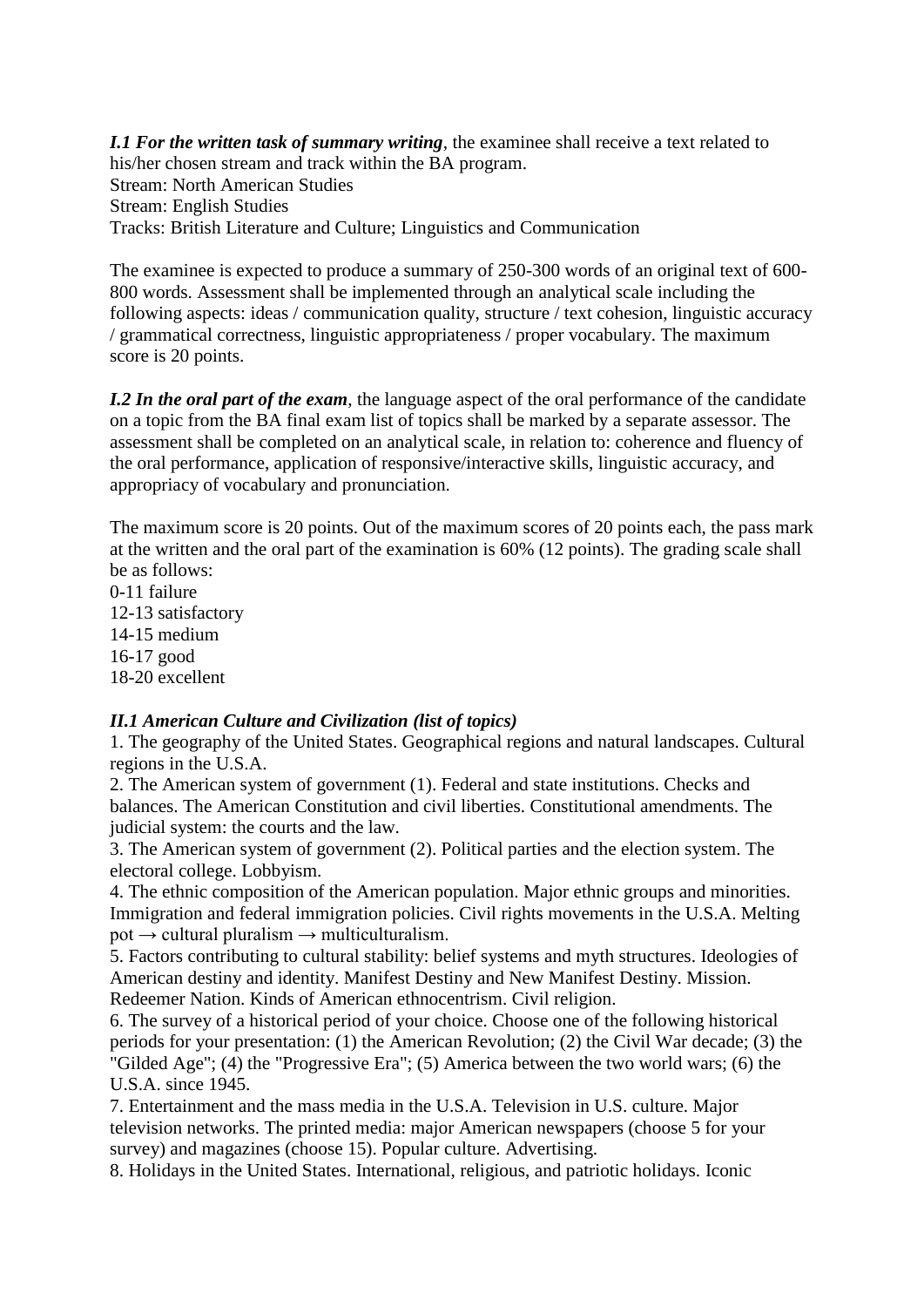patriotic shrines in America.

9. Images of America. Emblems, culture- and region-specific configurations. Iconic manifestations. Images as ideological statements. Stereotypy. The contributions of literature and popular culture to the iconography of the U.S.A.

10. Regionalism and multiculturalism in Canada.

# *II.2 British Culture and Civilization (list of topics)*

1. Major developments in the history of the four nations of the British Isles up to 1485 (The history of conquest and settlement. Wars in France. The first stages of the unification process.)

2. Britain in the Early Modern period (1485-1800)

(The Reformation. The Elizabethan religious settlement. The causes of the Civil War. The Glorious Revolution. The Hanoverians.)

3. Britain's changing role in the world

(Foreign policy. Britain's wars, 1485 to the present. Empire and Commonwealth. Britain and the EU.)

4. The British political system

(Constitutional development. The electoral system. The party system. Parliament. The government.)

5. Economy and society

(Economic history. Economic policies. Social classes. Race relations.)

6. The Educational system

(School history. The state school system. Public and other independent schools. The universities.)

7. Religion in Britain

(Religious history. The Church of England. Other religions, churches and religious movements.)

8. Welfare

(The origins of the welfare state. The NHS. The NHS reforms of the 1980s and 1990s. The benefits system.)

9. Post-1945 political history up to 1970

10. Post-1945 political history from 1970 to 1997

## *II.3* **Linguistics and Communication** *(list of topics)*

1. Descriptive vs. prescriptive linguistics, the aims and the scope of linguistic theory

2. The internal structure of words, types of morphemes, word level categories

3. Word formation processes, inflectional vs. derivational morphology

4. Basic sentence and phrase structure in English

5. Cross-linguistic variation and convergence

6. Types of meaning, meaning and reference, semantic relations involving words and sentences

7. Speech acts and conversational strategies, language and communication

8. Brain and language

9. Comparison of L1 and L2 acquisition

10.Language and Society

### **Literature:**

O'Grady, William, John Archibald, Mark Aronoff, & Janie Rees-Miller. 2005. Contemporary Linguistics. An Introduction. 5. kiadás. Boston/New York: Bedford/St. Martin's.